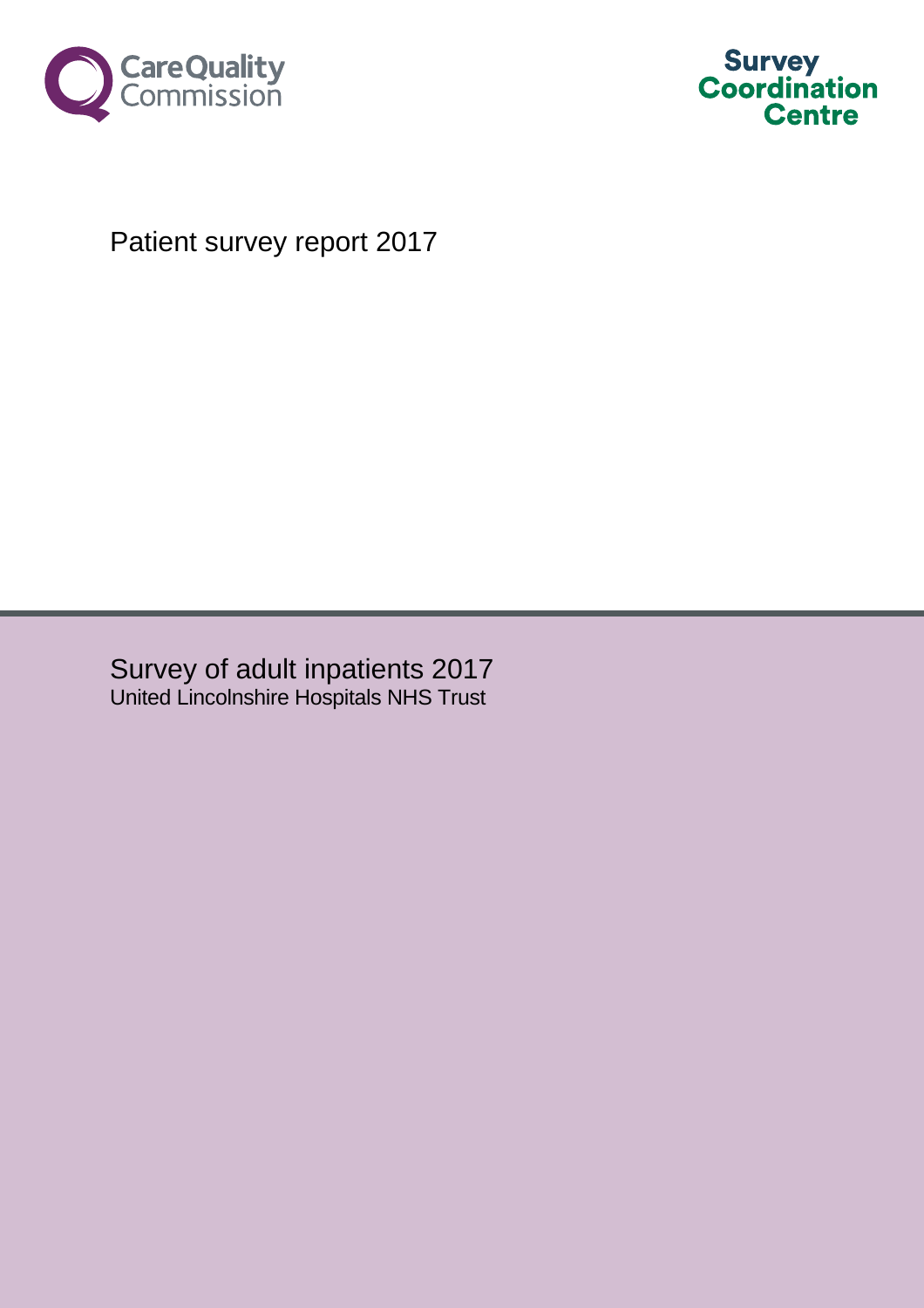### **NHS Patient Survey Programme Survey of adult inpatients 2017**

### **The Care Quality Commission**

The Care Quality Commission is the independent regulator of health and adult social care in England. We make sure health and social care services provide people with safe, effective, compassionate, high-quality care, and we encourage care services to improve. Our role is to register care providers, and to monitor, inspect and rate services. If a service needs to improve, we take action to make sure this happens. We speak with an independent voice, publishing regional and national views of the major quality issues in health and social care.

### **Survey of adult inpatients 2017**

To improve the quality of services that the NHS delivers, it is important to understand what people think about their care and treatment. One way of doing this is by asking people who have recently used health services to tell us about their experiences.

The fifteenth survey of adult inpatients involved 148 acute and specialist NHS trusts across England. Responses were received from 72,778 people, a response rate of 41%. Patients were eligible for the survey if they were aged 16 years or older, had spent at least one night in hospital and were not admitted to maternity or psychiatric units. Trusts sampled patients discharged during July 2017<sup>1</sup>. Trusts counted back from the last day of July 2017, including every consecutive discharge, until they had selected 1250 patients (or, for a small number of specialist trusts who could not reach the required sample size, until they had reached 1st January 2017). Fieldwork took place between September 2017 and January 2018.

Surveys of adult inpatients were also carried out in 2002 and annually from 2004 to 2016. They are part of a wider programme of NHS patient surveys, which cover a range of topics including emergency departments, children's inpatient and day-cases, maternity services and community mental health services. To find out more about our programme and for the results from previous surveys, please see the links contained in the further information section.

The Care Quality Commission will use the results from this survey in our regulation, monitoring and inspection of NHS acute trusts in England. We will use data from the survey in our system of CQC Insight, which provides inspectors with an assessment of performance in areas of care within an NHS trust that need to be followed up. Survey data will also be use to support CQC inspections. NHS England will use the results to check progress and improvement against the objectives set out in the NHS mandate, and the Department of Health and Social Care will hold them to account for the outcomes they achieve. NHS Improvement will use the results to guide its work to improve the quality of care provided by NHS Trusts and Foundation Trusts.

### **Interpreting the report**

This report shows how a trust scored for each question in the survey, compared with the range of results from all other trusts that took part. It uses an analysis technique called the '**expected range**' to determine if your trust is performing 'about the same', 'better' or 'worse' compared with other trusts. For more information, please see the 'methodology' section below. This approach is designed to help understand the performance of individual trusts, and to identify areas for improvement.

A 'section' score is also provided, labelled S1-S11 in the 'section scores'. The scores for each question are grouped according to the sections of the questionnaire, for example, 'the hospital and ward', 'doctors', 'nurses' and so forth.

This report shows the same data as published on the CQC website [\(http://www.cqc.org.uk/surveys/inpatient\).](http://www.cqc.org.uk/surveys/inpatient) The CQC website displays the data in a simplified way, identifying whether a trust performed 'better', 'worse' or 'about the same' as the majority of other trusts for each question and section.

<sup>&</sup>lt;sup>1</sup>37 trusts sampled additional months because of small patient throughputs.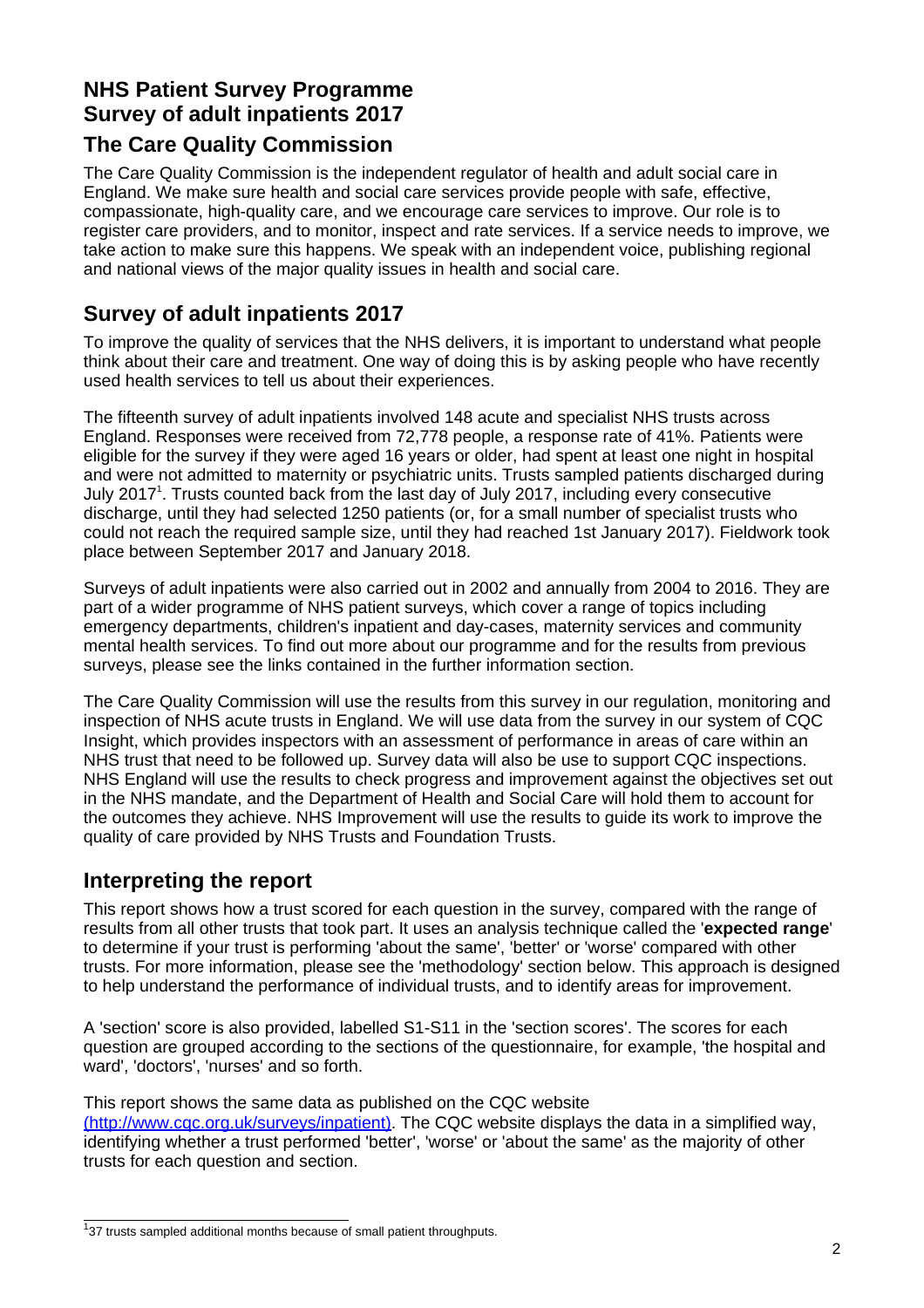#### **Standardisation**

Trusts have differing profiles of people who use their services. For example, one trust may have more male inpatients than another trust. This can potentially affect the results because people tend to answer questions in different ways, depending on certain characteristics. For example, older respondents tend to report more positive experiences than younger respondents, and women tend to report less positive experiences than men. This could potentially lead to a trust's results appearing better or worse than if they had a slightly different profile of people.

To account for this, we standardise the data. Results have been standardised by the age, sex and method of admission (emergency or elective) of respondents to ensure that no trust will appear better or worse than another because of its respondent profile. This helps to ensure that each trust's age-sex-admission type profile reflects the national age-sex-admission type distribution (based on all of the respondents to the survey). Standardisation therefore enables a more accurate comparison of results from trusts with different population profiles. In most cases this will not have a large impact on trust results; it does, however, make comparisons between trusts as fair as possible.

#### **Scoring**

For each question in the survey, the individual (standardised) responses are converted into scores on a scale from 0 to 10. A score of 10 represents the best possible response and a score of zero the worst. The higher the score for each question, the better the trust is performing.

It is not appropriate to score all questions in the questionnaire as not all of the questions assess the trusts. For example, they may be descriptive questions such as Q1 asking respondents if their inpatient stay was planned in advance or an emergency; or they may be 'routing questions' designed to filter out respondents to whom following questions do not apply. An example of a routing question would be Q44 "During your stay in hospital, did you have an operation or procedure?" For full details of the scoring please see the technical document (see further information section).

#### **Graphs**

The graphs in this report show how the score for the trust compares to the range of scores achieved by all trusts taking part in the survey. The black diamond shows the score for your trust. The graph is divided into three sections:

- **•** If your trust's score lies in the grey section of the graph, its result is 'about the same' as most other trusts in the survey
- **•** If your trust's score lies in the orange section of the graph, its result is 'worse' compared with most other trusts in the survey.
- **•** If your trust's score lies in the green section of the graph, its result is 'better' compared with most other trusts in the survey.

The text to the right of the graph states whether the score for your trust is 'better' or 'worse' compared with most other trusts in the survey. If there is no text the score is 'about the same'. These groupings are based on a rigorous statistical analysis of the data, as described in the following 'methodology' section.

#### **Methodology**

The 'about the same,' 'better' and 'worse' categories are based on an analysis technique called the '**expected range**' which determines the range within which the trust's score could fall without differing significantly from the average, taking into account the number of respondents for each trust and the scores for all other trusts. If the trust's performance is outside of this range, it means that it performs significantly above/below what would be expected. If it is within this range, we say that its performance is 'about the same'. This means that where a trust is performing 'better' or 'worse' than the majority of other trusts, it is very unlikely to have occurred by chance.

In some cases there will be no orange and/or no green area in the graph. This happens when the expected range for your trust is so broad it encompasses either the highest possible score for all trusts (no green section) or the lowest possible score for all trusts (no orange section). This could be because there were few respondents and / or a lot of variation in their answers.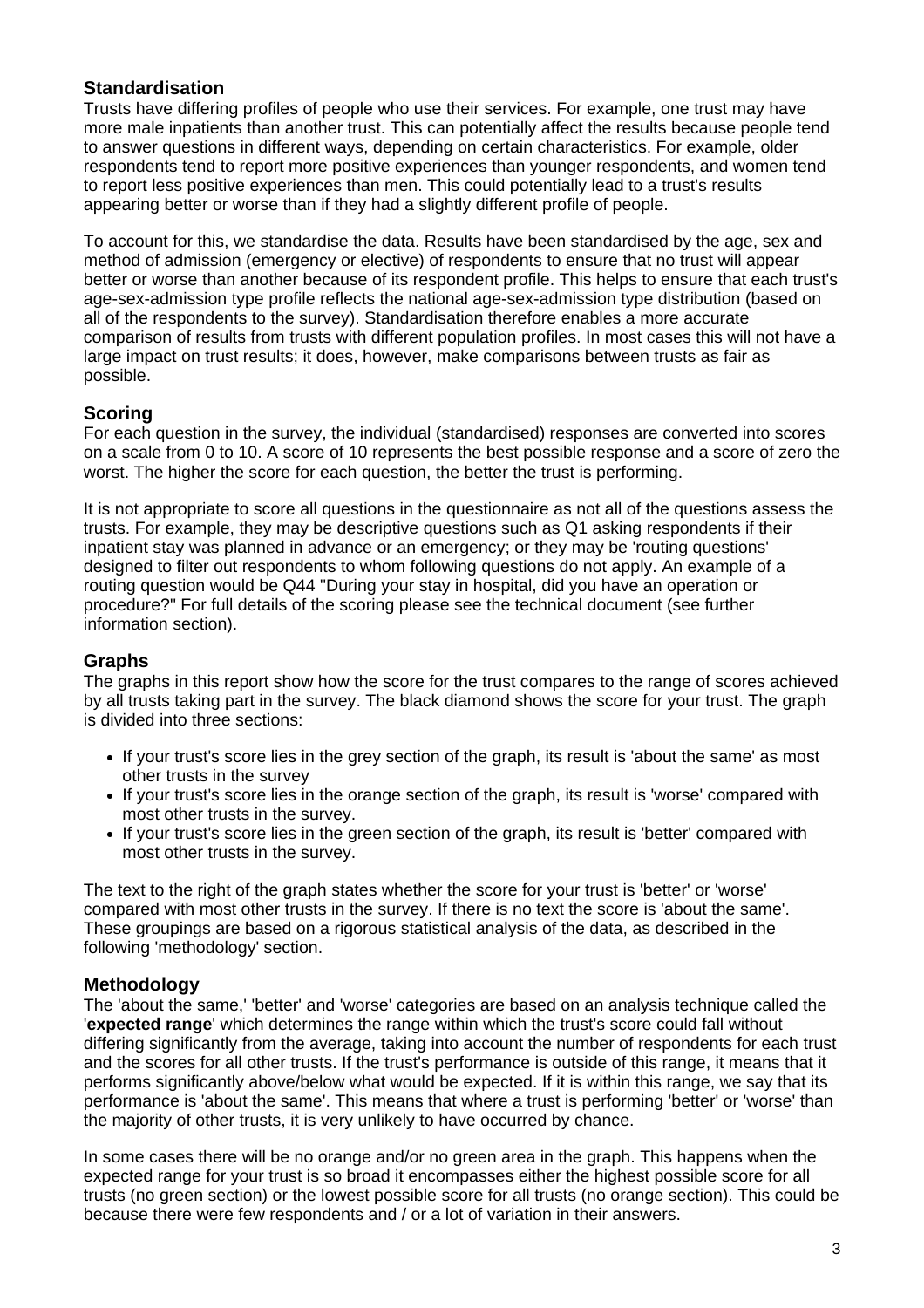Please note that if fewer than 30 respondents have answered a question, no score will be displayed for this question (or the corresponding section). This is because the uncertainty around the result is too great. A technical document providing more detail about the methodology and the scoring applied to each question is available on the CQC website (see further information section).

#### **Tables**

At the end of the report you will find tables containing the data used to create the graphs. These tables also show the response rate for your trust and background information about the people that responded.

Scores from last year's survey are also displayed. The column called 'change from 2016' uses arrows to indicate whether the score for this year shows a statistically significant increase (up arrow), a statistically significant decrease (down arrow) or has shown no statistically significant change (no arrow) compared with 2016. A statistically significant difference means that the change in the results is very unlikely to have occurred by chance. Significance is tested using a two-sample t-test.

Where a result for 2016 is not shown, this is because the question was either new this year, or the question wording and/or the response categories have been changed. It is therefore not possible to compare the results as we do not know if any change is caused by alterations in the survey instrument, or variation in a trust's performance. Comparisons are also not able to be shown if a trust has merged with other trusts since the 2016 survey, or if a trust committed a sampling error in 2016. Please note that comparative data are not shown for sections as the questions contained in each section can change year on year.

### **Notes on specific questions**

Please note that a variety of acute trusts take part in this survey and not all questions are applicable to every trust. The section below details modifications to certain questions, in some cases this will apply to all trusts, in other cases only to some trusts.

#### **All trusts**

**Q36:** Two new response options, "I was not given any information about my treatment or condition" and "Don't know/ can't remember", were added to question 36 ("How much information about your condition or treatment was given to you?"). As a result data is no longer comparable to the same question in 2016.

**Q50 and Q51:** The information collected by Q50 "On the day you left hospital, was your discharge delayed for any reason?" and Q51 "What was the main reason for the delay?" are presented together to show whether a patient's discharge was delayed by reasons attributable to the hospital. The combined question in this report is labelled as Q51 and is worded as: "Discharge delayed due to wait for medicines/to see doctor/for ambulance."

**Q52:** Information from Q50 and Q51 has been used to score Q52 "How long was the delay?" This assesses the length of a delay to discharge for reasons attributable to the hospital.

**Q53 and Q56:** Respondents who answered Q53 "Where did you go after leaving hospital?" as "I was transferred to another hospital" were not scored for question Q56 ("Before you left hospital, were you given any written or printed information about what you should or should not do after leaving hospital?"). This decision was taken as there is not a requirement for hospital transfers.

#### **Trusts with female patients only**

**Q11:** If your trust offers services to women only, a trust score for Q11 "While in hospital, did you ever share a sleeping area, for example a room or bay, with patients of the opposite sex?" is not shown.

#### **Trusts with no A&E Department**

**Q3 and Q4:** The results to these questions are not shown for trusts that do not have an A&E department.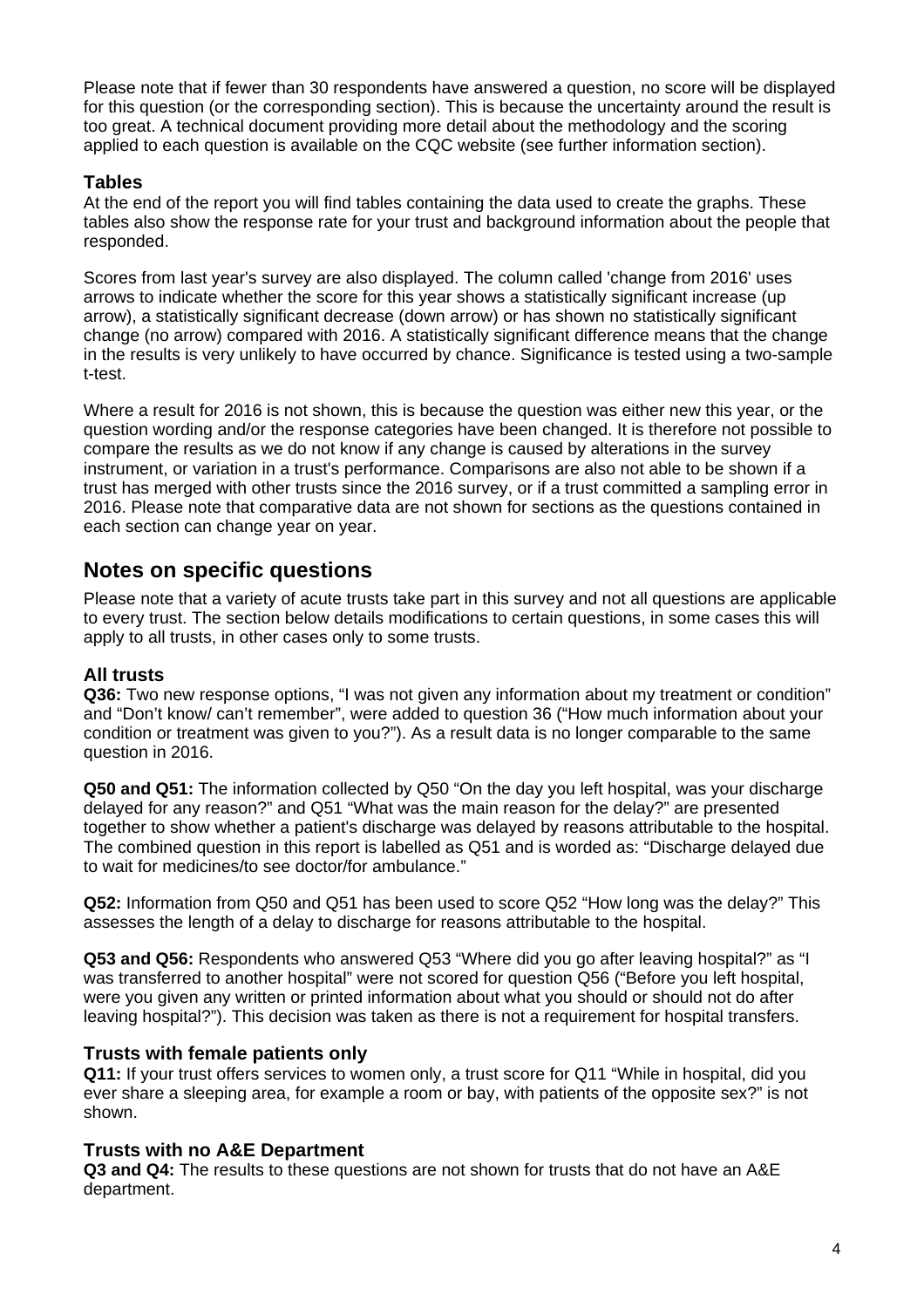#### **Questions added and removed for 2017**

The following questions are new for 2017 and will therefore have no comparative results:

Q11: "While in hospital, did you ever share a sleeping area, for example a room or bay, with patients of the opposite sex?"

Q13: "Did the hospital staff explain the reasons for being moved in a way you could understand?"

Q22: "During your time in hospital, did you get enough to drink?

Q31: "Did you have confidence and trust in any other clinical staff treating you (e.g. physiotherapists, speech therapists, psychologists)?

Q43: "If you needed attention, were you able to get a member of staff to help you within a reasonable time?"

Q63: "Did the doctors or nurses give your family, friends or carers all the information they needed to help care for you?"

Q71: "Did you feel well looked after by the non-clinical hospital staff (e.g. cleaners, porters, catering staff)?"

The following questions were removed from the 2017 questionnaire (2016 numbering):

Q13: "After you moved to another ward (or wards), did you ever share a sleeping area, for example a room or bay, with patients of the opposite sex?"

Q14: "While staying in hospital, did you ever use the same bathroom or shower area as patients of the opposite sex?"

Q18: "How clean were the toilets and bathrooms that you used in hospital?"

Q19: "Did you feel threatened during your stay in hospital by other patients or visitors?"

Q44: "How many minutes after you used the call button did it usually take before you got the help you needed?"

Q46: "Beforehand, did a member of staff explain the risks and benefits of the operation or procedure in a way you could understand?"

Q47: "Beforehand, did a member of staff explain what would be done during the operation or procedure?"

Q50: "Before the operation or procedure, were you given an anaesthetic or medication to put you to sleep or control your pain?"

Q51: "Before the operation or procedure, did the anaesthetist or another member of staff explain how he or she would put you to sleep or control your pain in a way you could understand?"

Q73: "During your time in hospital did you feel well looked after by hospital staff?"

For more information on questionnaire redevelopment and the rationale behind adding or removing individual questions please refer to the Survey Development Report, available here: [http://www.nhssurveys.org/survey/2008](http://www.nhssurveys.org/survey/2008 )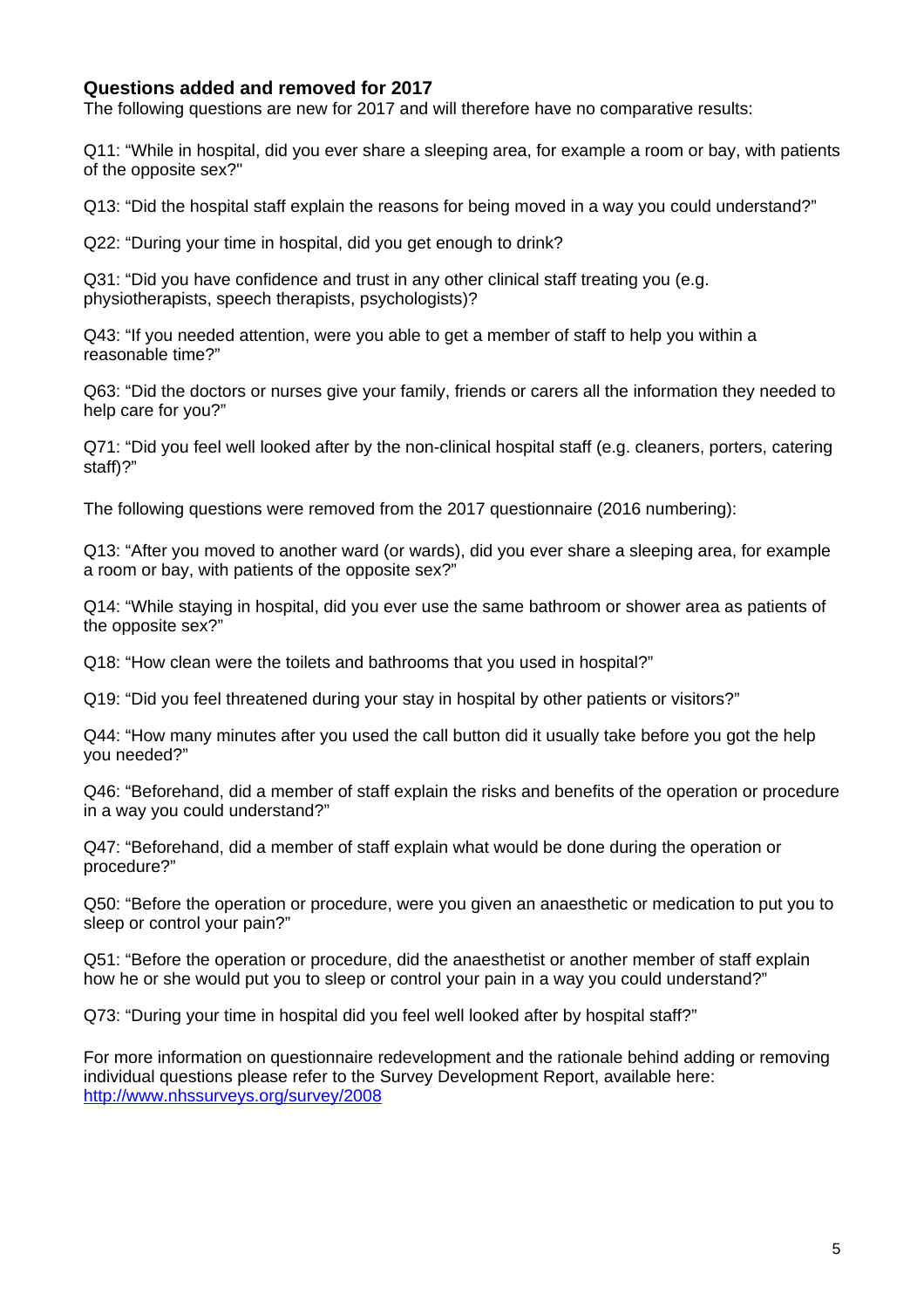### **Further information**

The full national results are on the CQC website, together with an A to Z list to view the results for each trust (alongside the technical document outlining the methodology and the scoring applied to each question):

<http://www.cqc.org.uk/inpatientsurvey>

The results for the adult inpatient surveys from 2002 to 2016 can be found at: <http://www.nhssurveys.org/surveys/425>

Full details of the methodology of the survey can be found at: <http://www.nhssurveys.org/surveys/1084>

More information on the programme of NHS patient surveys is available at: <http://www.cqc.org.uk/content/surveys>

More information about how CQC monitors hospitals is available on the CQC website at: <http://www.cqc.org.uk/what-we-do/how-we-use-information/monitoring-nhs-acute-hospitals>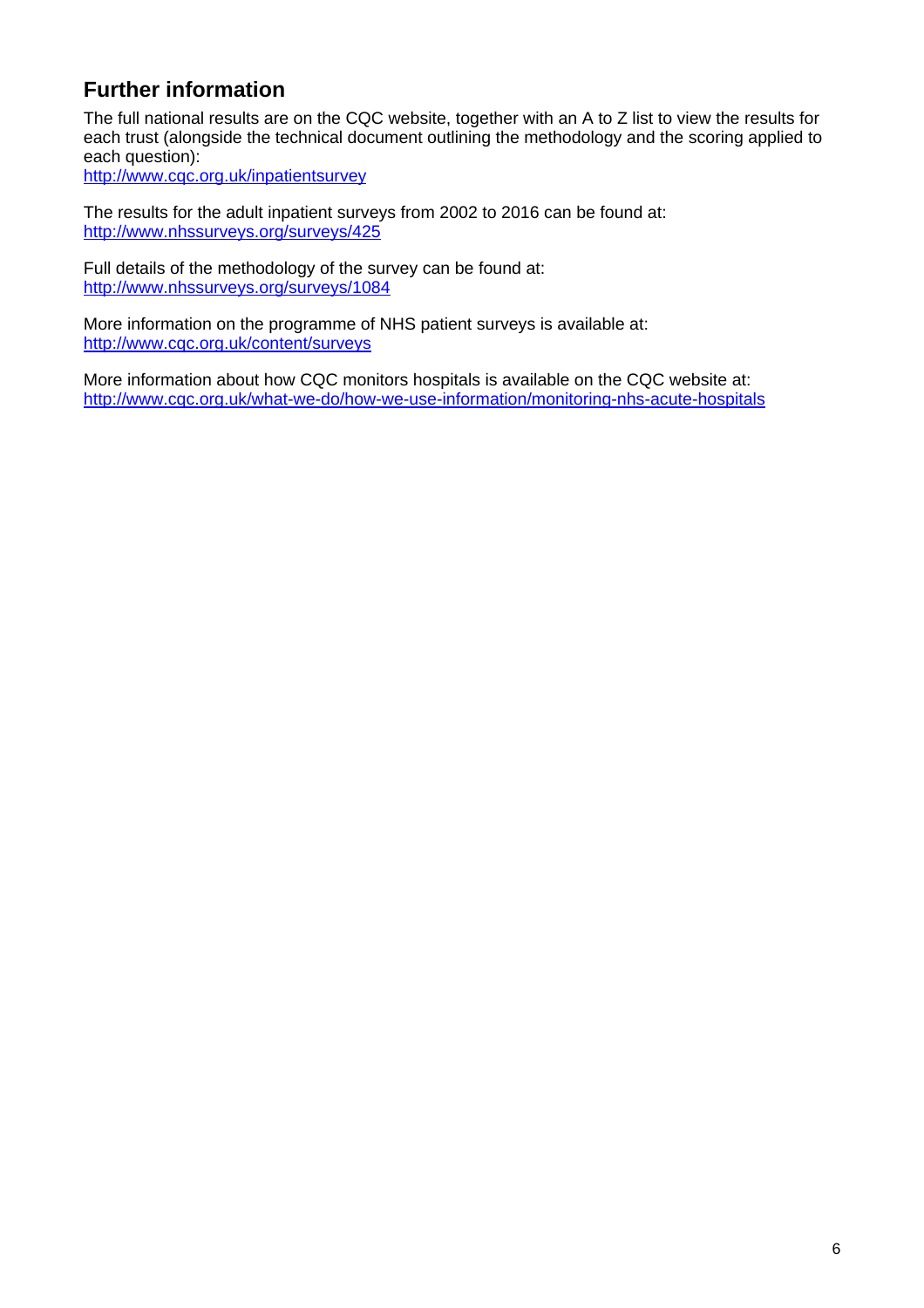### **Section scores**



| Best performing trusts  | 'Better/Worse' | Only displayed when this trust is better/worse than<br>most other trusts |
|-------------------------|----------------|--------------------------------------------------------------------------|
| About the same          |                | This trust's score (NB: Not shown where there are                        |
| Worst performing trusts |                | fewer than 30 respondents)                                               |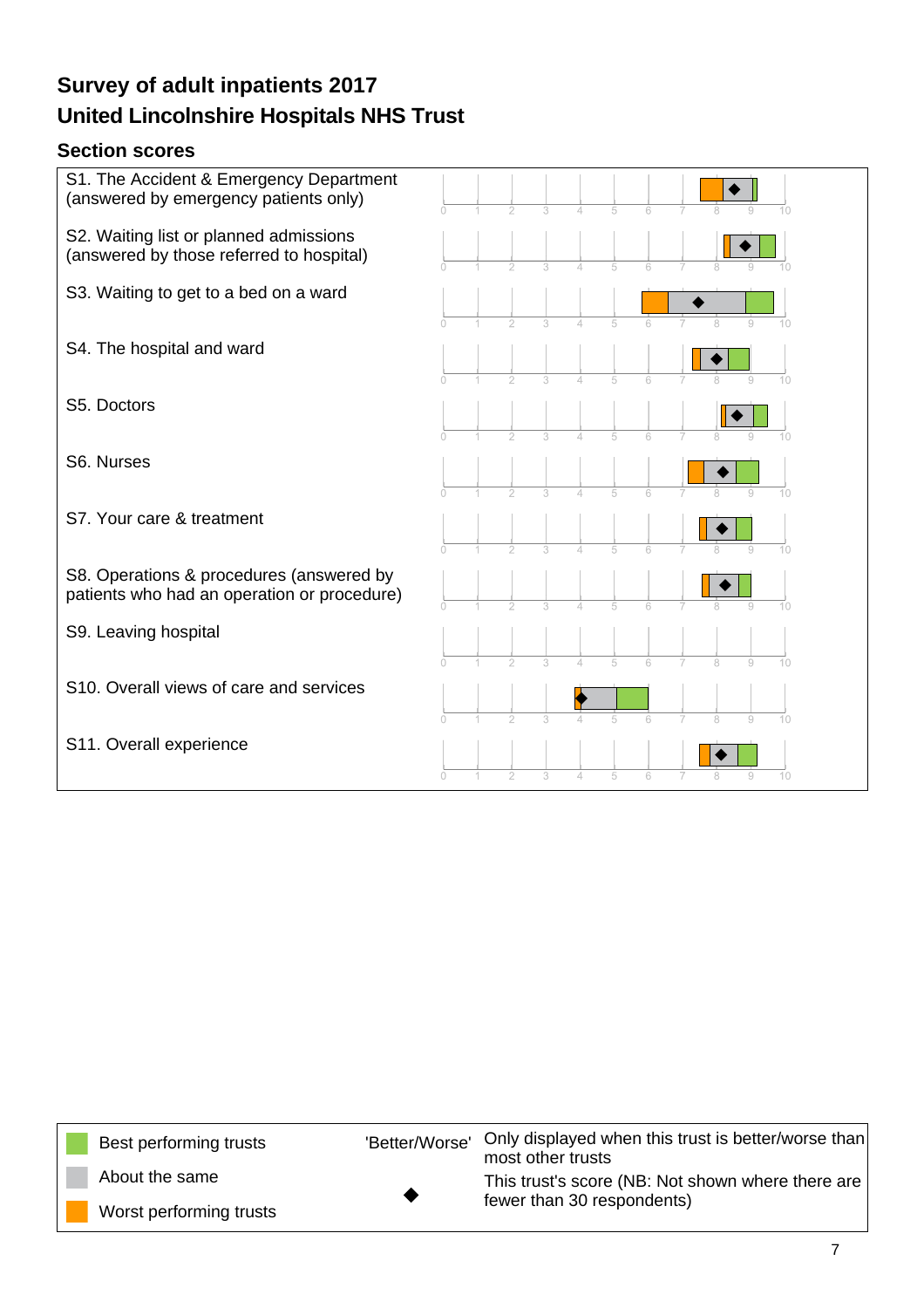### **The Accident & Emergency Department (answered by emergency patients only)**

| Q3. While you were in the A&E Department, how<br>much information about your condition or<br>treatment was given to you? |  |  |  |  |  |  |
|--------------------------------------------------------------------------------------------------------------------------|--|--|--|--|--|--|
| Q4. Were you given enough privacy when being<br>examined or treated in the A&E Department?                               |  |  |  |  |  |  |

### **Waiting list or planned admissions (answered by those referred to hospital)**

| Q6. How do you feel about the length of time<br>you were on the waiting list?                                                             |  |  |  |  |  |  |
|-------------------------------------------------------------------------------------------------------------------------------------------|--|--|--|--|--|--|
| Q7. Was your admission date changed by the<br>hospital?                                                                                   |  |  |  |  |  |  |
| Q8. Had the hospital specialist been given all<br>necessary information about your condition/illness<br>from the person who referred you? |  |  |  |  |  |  |

### **Waiting to get to a bed on a ward**

| Q9. From the time you arrived at the hospital, did<br>you feel that you had to wait a long time to get to a |  |  |  |  |  |  |
|-------------------------------------------------------------------------------------------------------------|--|--|--|--|--|--|
| bed on a ward?                                                                                              |  |  |  |  |  |  |

| Best performing trusts  | 'Better/Worse' | Only displayed when this trust is better/worse than<br>most other trusts |
|-------------------------|----------------|--------------------------------------------------------------------------|
| About the same          |                | This trust's score (NB: Not shown where there are                        |
| Worst performing trusts |                | fewer than 30 respondents)                                               |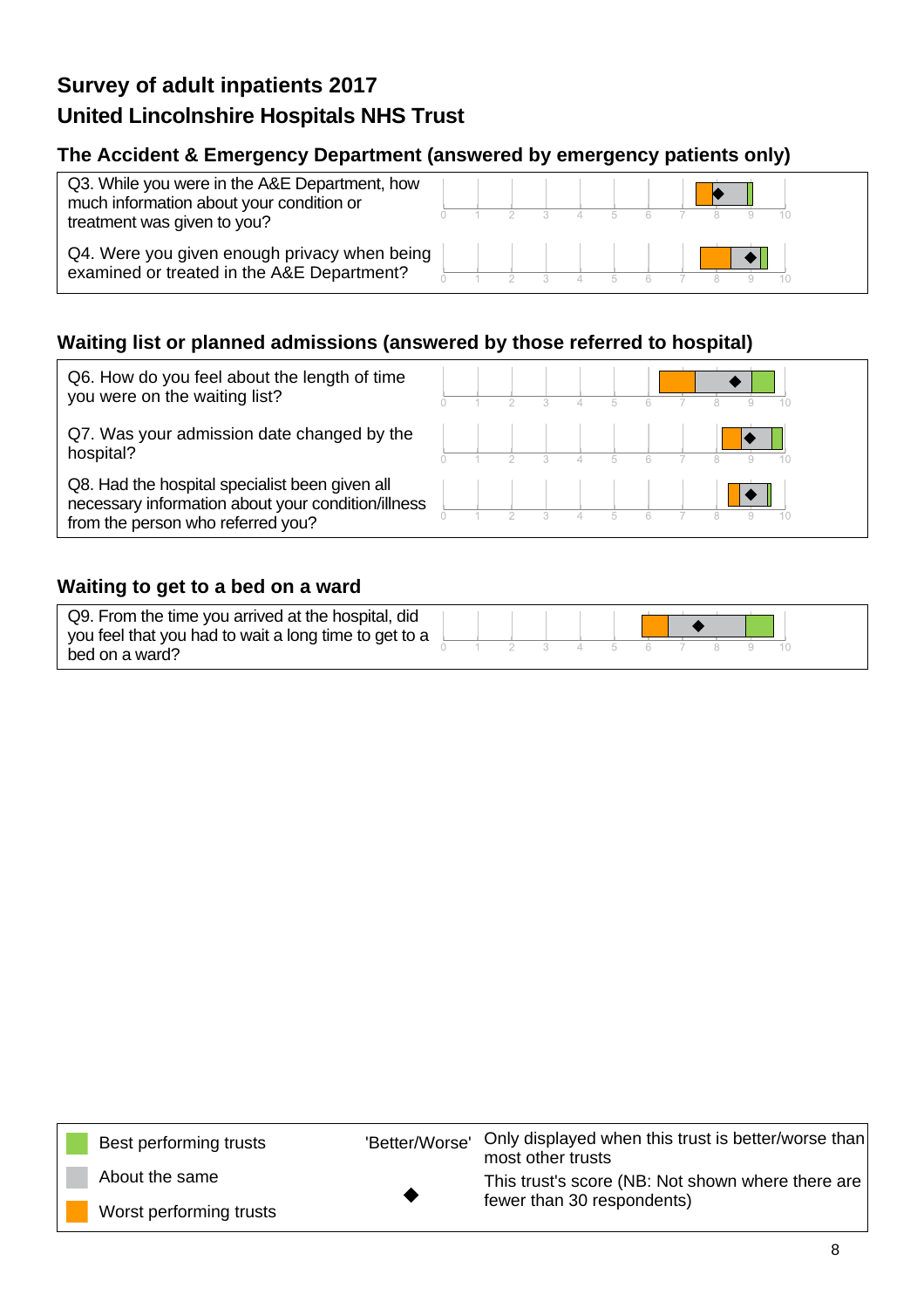### **The hospital and ward**



#### **Doctors**

| Q23. When you had important questions to ask a<br>doctor, did you get answers that you could<br>understand? |                |                            |  |  |  | 10 |                                                     |
|-------------------------------------------------------------------------------------------------------------|----------------|----------------------------|--|--|--|----|-----------------------------------------------------|
| Q24. Did you have confidence and trust in the<br>doctors treating you?                                      |                |                            |  |  |  |    |                                                     |
| Q25. Did doctors talk in front of you as if you<br>weren't there?                                           |                |                            |  |  |  |    |                                                     |
| Best performing trusts                                                                                      | 'Better/Worse' | most other trusts          |  |  |  |    | Only displayed when this trust is better/worse than |
| About the same                                                                                              |                |                            |  |  |  |    | This trust's score (NB: Not shown where there are   |
| Worst performing trusts                                                                                     |                | fewer than 30 respondents) |  |  |  |    |                                                     |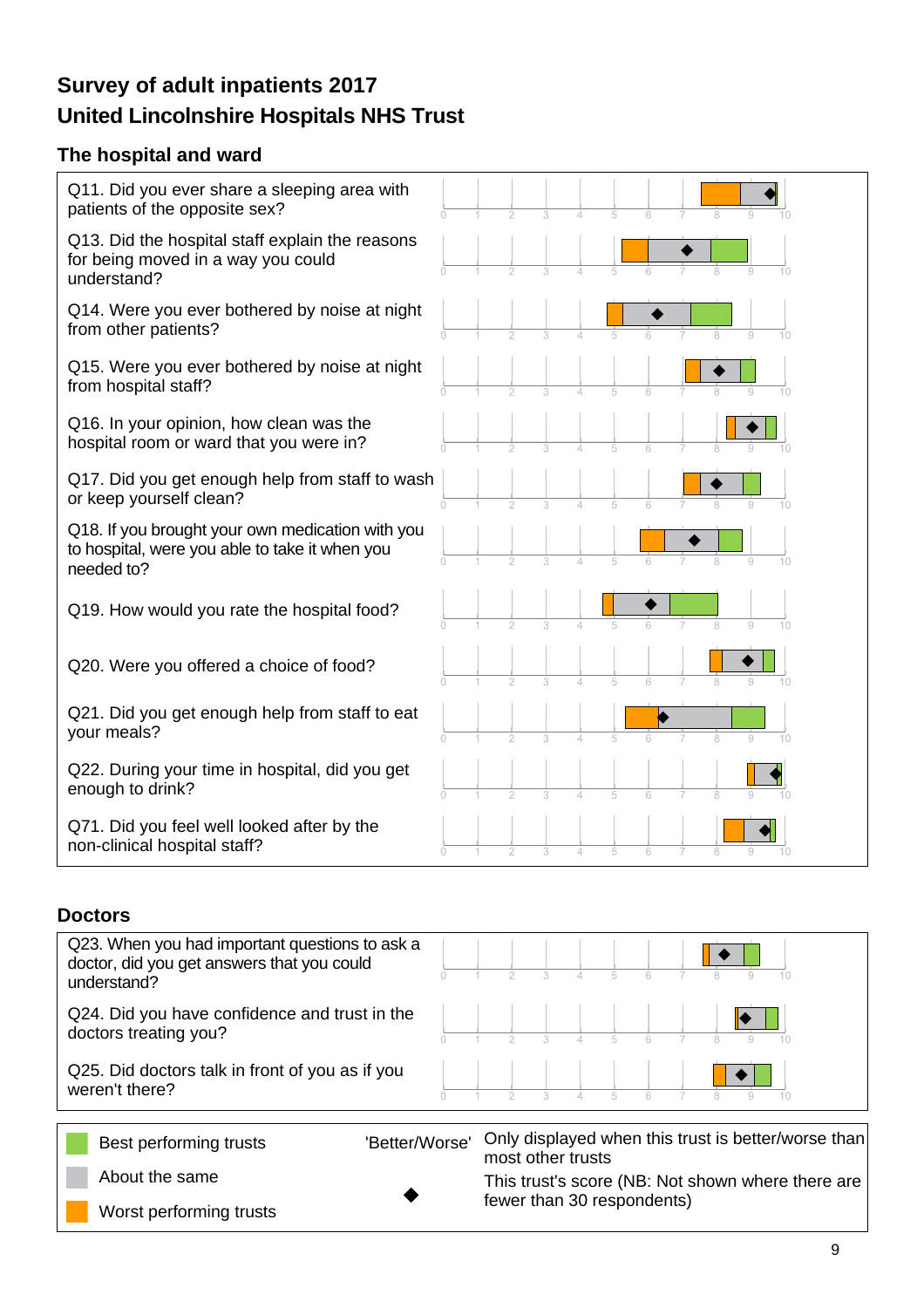#### **Nurses**



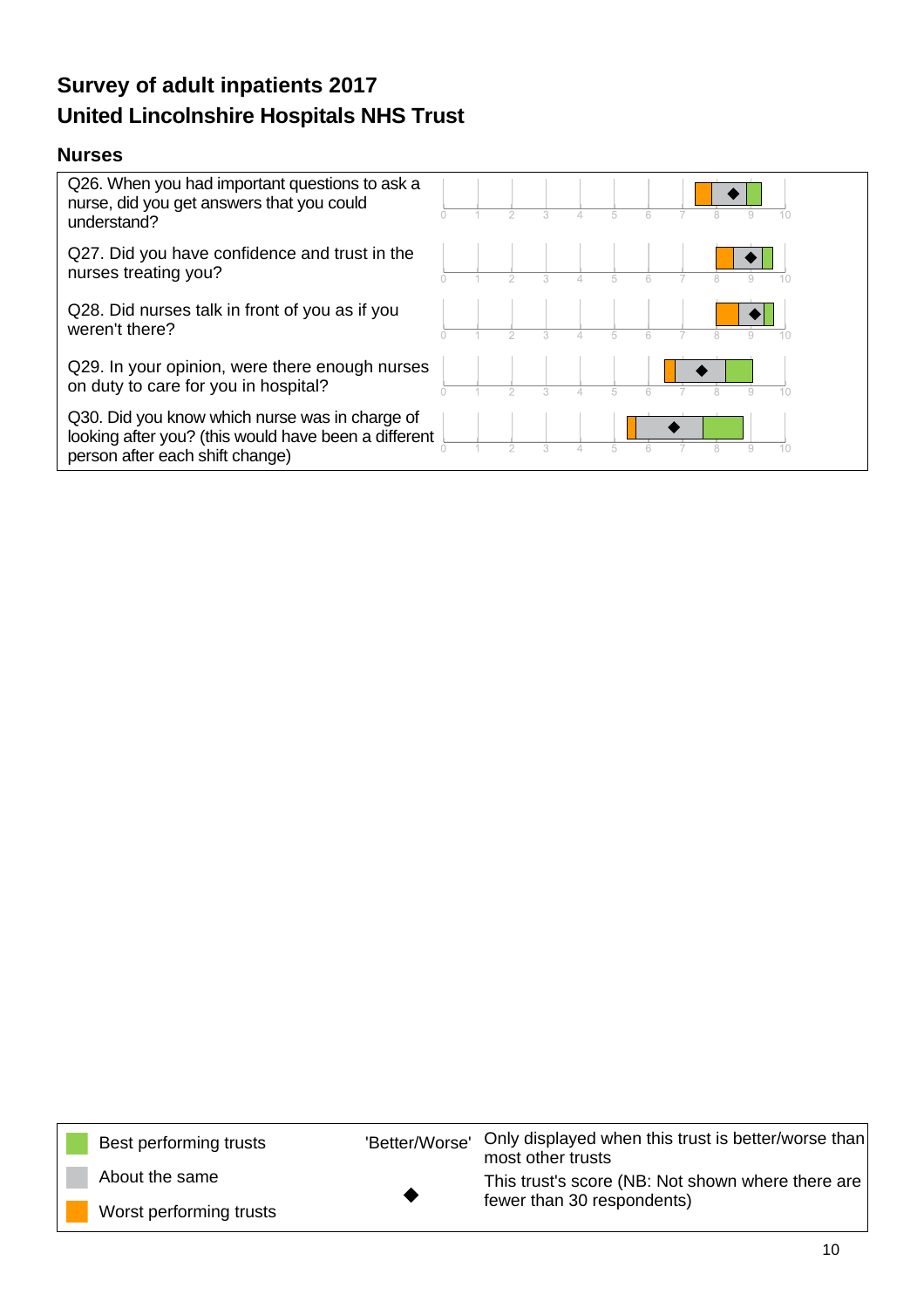### **Your care & treatment**



### **Operations & procedures (answered by patients who had an operation or procedure)**

| Q45. Did a member of staff answer your questions<br>about the operation or procedure in a way you<br>could understand?      |  |  |                   |                            |  |  |                                                     |
|-----------------------------------------------------------------------------------------------------------------------------|--|--|-------------------|----------------------------|--|--|-----------------------------------------------------|
| Q46. Were you told how you could expect to<br>feel after you had the operation or procedure?                                |  |  |                   |                            |  |  |                                                     |
| Q47. Afterwards, did a member of staff explain<br>how the operation or procedure had gone in a way<br>you could understand? |  |  |                   |                            |  |  |                                                     |
| 'Better/Worse'<br>Best performing trusts                                                                                    |  |  | most other trusts |                            |  |  | Only displayed when this trust is better/worse than |
| About the same                                                                                                              |  |  |                   |                            |  |  | This trust's score (NB: Not shown where there are   |
| Worst performing trusts                                                                                                     |  |  |                   | fewer than 30 respondents) |  |  |                                                     |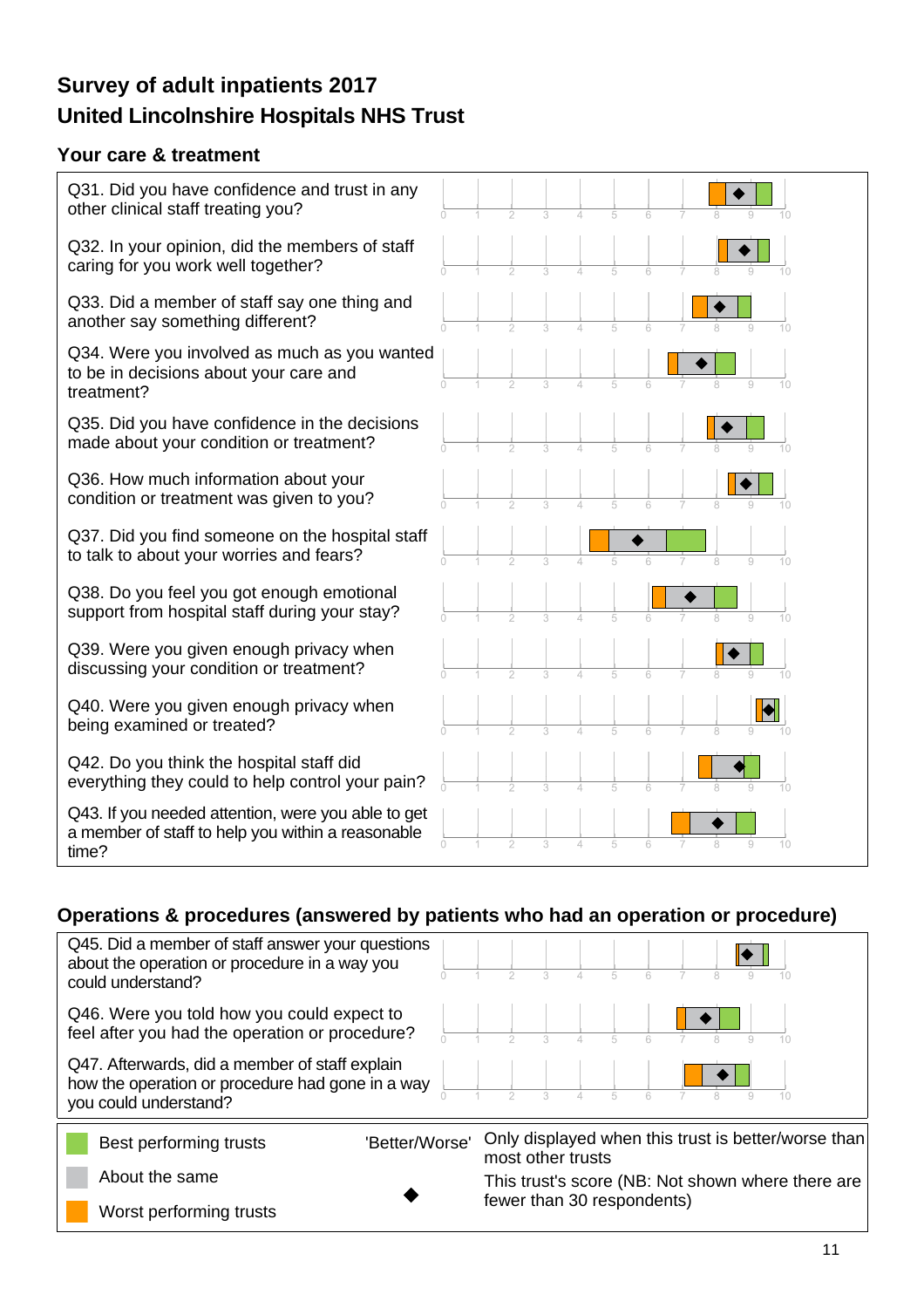### **Leaving hospital**

| Q48. Did you feel you were involved in<br>decisions about your discharge from hospital?                                              |
|--------------------------------------------------------------------------------------------------------------------------------------|
| Q49. Were you given enough notice about when<br>you were going to be discharged?                                                     |
| Q51. Discharge delayed due to wait for<br>medicines/to see doctor/for ambulance.<br>10                                               |
| Q52. How long was the delay?<br>$10 -$                                                                                               |
| Q54. Did you get enough support from health or<br>social care professionals to help you recover and<br>manage your condition?        |
| Q55. When you left hospital, did you know what<br>would happen next with your care?                                                  |
| Q56. Were you given any written or printed<br>information about what you should or should not<br>do after leaving hospital?          |
| Q57. Did a member of staff explain the purpose of<br>the medicines you were to take at home in a way<br>you could understand?        |
| Q58. Did a member of staff tell you about<br>medication side effects to watch for when you<br>went home?                             |
| Q59. Were you told how to take your medication<br>in a way you could understand?<br>$\overline{0}$                                   |
| Q60. Were you given clear written or printed<br>information about your medicines?<br>$\cap$<br>$10 -$                                |
| Q61. Did a member of staff tell you about any<br>danger signals you should watch for after you went<br>10<br>home?                   |
| Q62. Did hospital staff take your family or home<br>situation into account when planning your<br>discharge?                          |
| Q63. Did the doctors or nurses give your family or<br>someone close to you all the information they<br>needed to care for you?       |
| Q64. Did hospital staff tell you who to contact if you<br>were worried about your condition or treatment<br>after you left hospital? |

Best performing trusts

'Better/Worse' Only displayed when this trust is better/worse than most other trusts

About the same

Worst performing trusts

This trust's score (NB: Not shown where there are fewer than 30 respondents)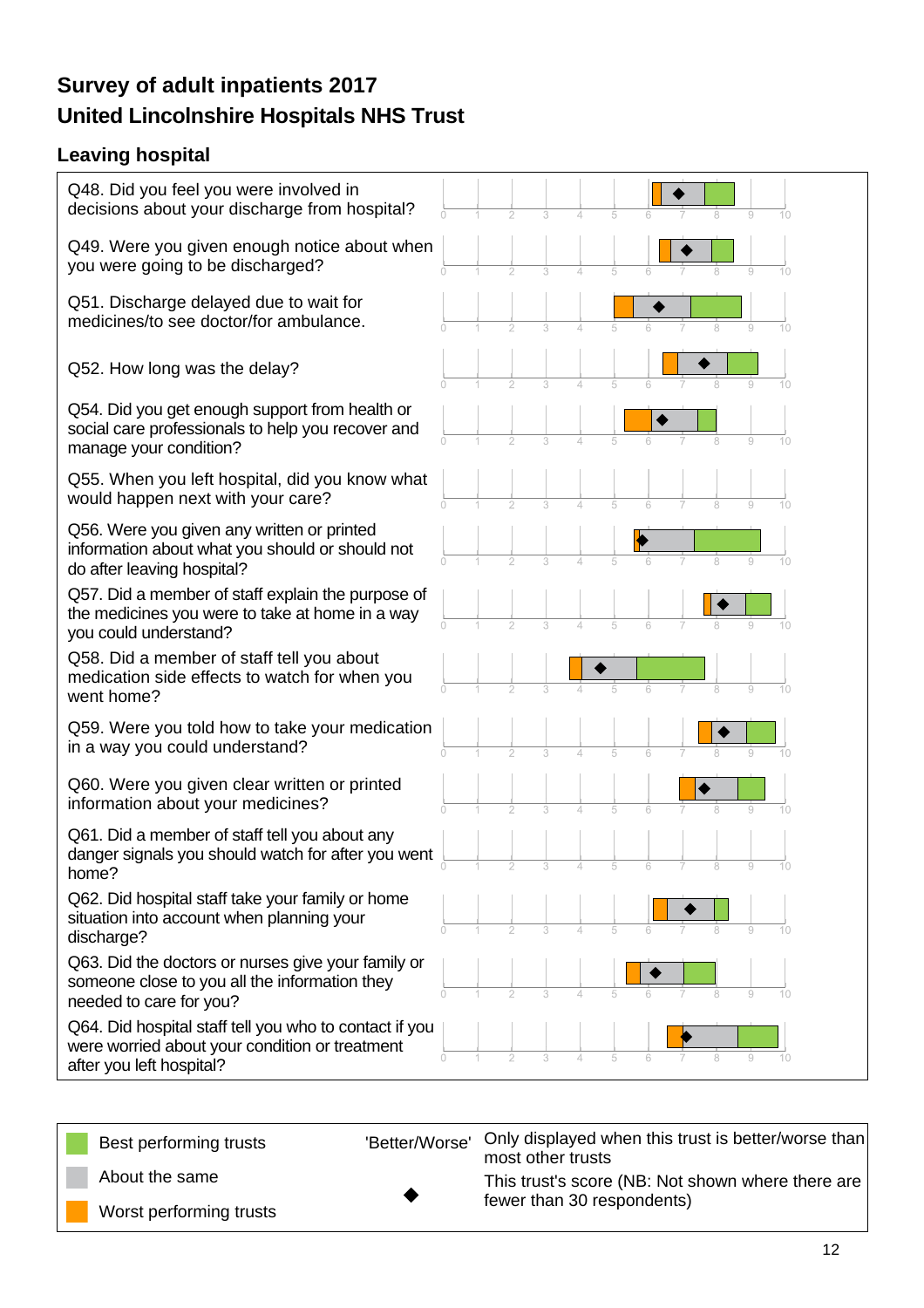Q65. Did hospital staff discuss with you whether additional equipment or adaptations were needed in your home?

Q66. Did hospital staff discuss with you whether you may need any further health or social care services after leaving hospital?



### **Overall views of care and services**

Q67. Overall, did you feel you were treated with respect and dignity while you were in the hospital?

Q69. During your hospital stay, were you ever asked to give your views on the quality of your care?

Q70. Did you see, or were you given, any information explaining how to complain to the hospital about the care you received?



### **Overall experience**



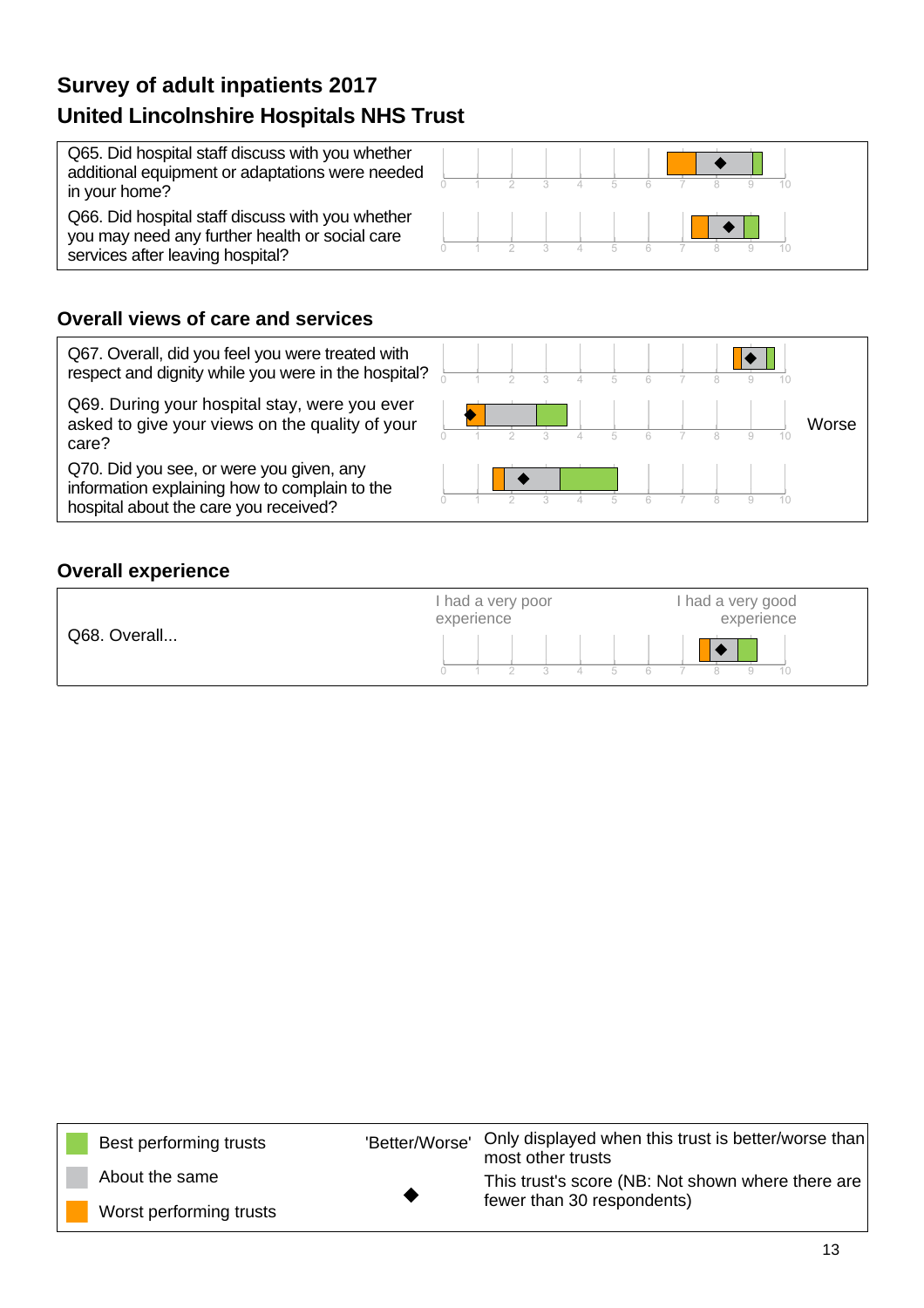|                | <b>United Lincolnshire Hospitals NHS Trust</b>                                                                                     | Scores for this<br><b>NHS trust</b> | Lowest trust score<br>in Englanc | Highest trust score<br>in England | Number of<br>f respondents<br>(this trust) | 2016 scores for this<br>2016 scores frust | Change from 2016 |
|----------------|------------------------------------------------------------------------------------------------------------------------------------|-------------------------------------|----------------------------------|-----------------------------------|--------------------------------------------|-------------------------------------------|------------------|
|                | The Accident & Emergency Department (answered by emergency patients only)                                                          |                                     |                                  |                                   |                                            |                                           |                  |
| S1             | Section score                                                                                                                      | 8.5                                 | 7.5                              | 9.2                               |                                            |                                           |                  |
| Q <sub>3</sub> | While you were in the A&E Department, how much information<br>about your condition or treatment was given to you?                  | 8.0                                 | 7.4                              | 9.1                               | 251                                        | 8.1                                       |                  |
|                | Q4 Were you given enough privacy when being examined or treated<br>in the A&E Department?                                          | 9.0                                 | 7.5                              | 9.5                               | 282                                        | 8.8                                       |                  |
|                | Waiting list or planned admissions (answered by those referred to hospital)                                                        |                                     |                                  |                                   |                                            |                                           |                  |
| S <sub>2</sub> | Section score                                                                                                                      | 8.8                                 | 8.2                              | 9.7                               |                                            |                                           |                  |
| Q6             | How do you feel about the length of time you were on the waiting<br>list?                                                          | 8.5                                 | 6.3                              | 9.7                               | 162                                        | 8.1                                       |                  |
| Q7             | Was your admission date changed by the hospital?                                                                                   | 9.0                                 | 8.1                              | 9.9                               | 165                                        | 9.2                                       |                  |
| Q8             | Had the hospital specialist been given all necessary information<br>about your condition/illness from the person who referred you? | 9.0                                 | 8.3                              | 9.6                               | 161                                        | 8.9                                       |                  |
|                | Waiting to get to a bed on a ward                                                                                                  |                                     |                                  |                                   |                                            |                                           |                  |
| S <sub>3</sub> | Section score                                                                                                                      | 7.5                                 | 5.8                              | 9.7                               |                                            |                                           |                  |
| Q9             | From the time you arrived at the hospital, did you feel that you had<br>to wait a long time to get to a bed on a ward?             | 7.5                                 | 5.8                              | 9.7                               | 484                                        | 7.3                                       |                  |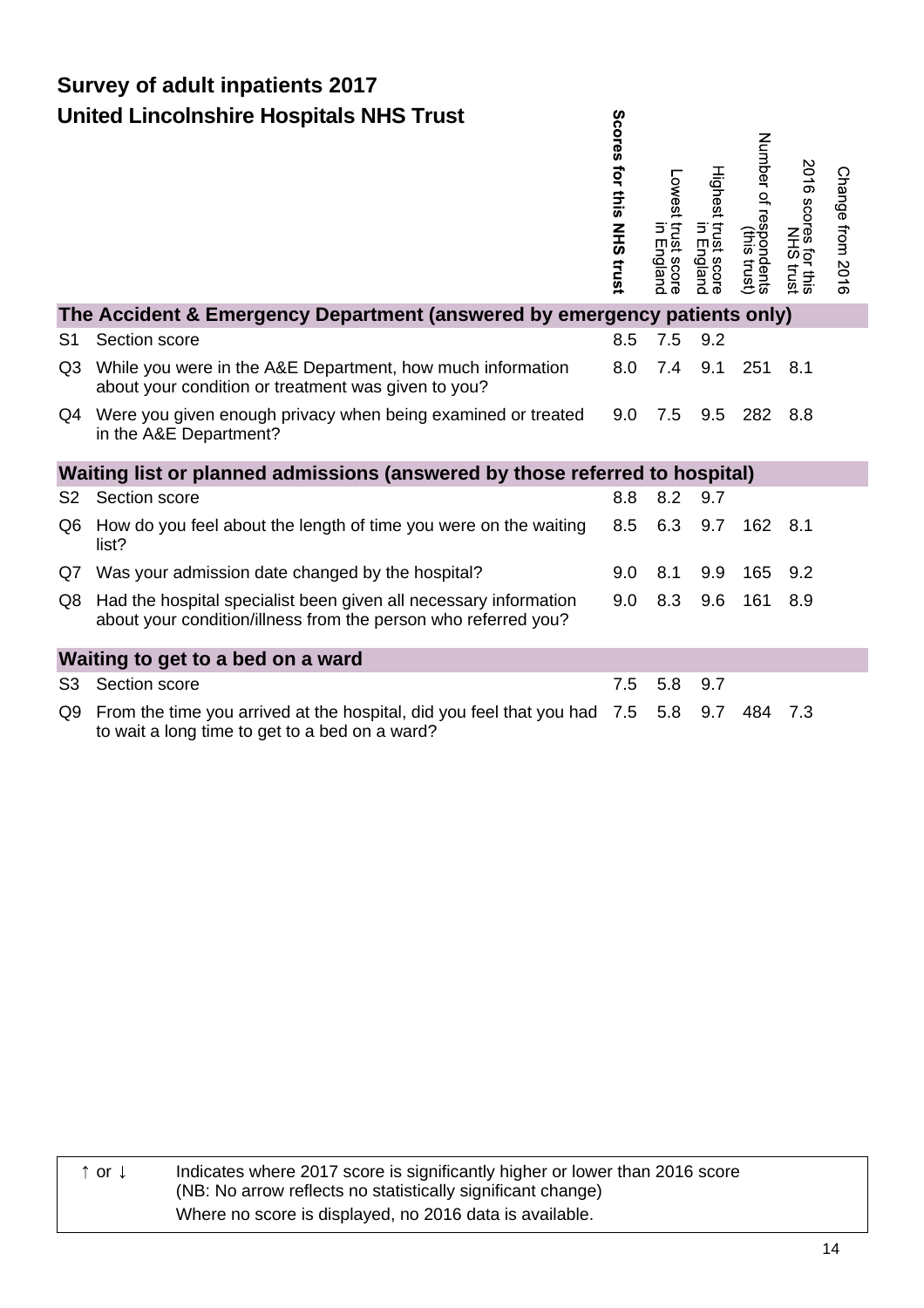|    | <b>United Lincolnshire Hospitals NHS Trust</b>                                                               | Scores tor this NHS trust | Lowest trust score<br>in England | Highest trust score<br>Highest trust score | Number of<br>f respondents<br>(this trust) | 2016 scores fout its<br>2016 scores frust | Change from 2016 |
|----|--------------------------------------------------------------------------------------------------------------|---------------------------|----------------------------------|--------------------------------------------|--------------------------------------------|-------------------------------------------|------------------|
|    | The hospital and ward                                                                                        |                           |                                  |                                            |                                            |                                           |                  |
| S4 | Section score                                                                                                | 8.0                       | 7.3                              | 8.9                                        |                                            |                                           |                  |
|    | Q11 Did you ever share a sleeping area with patients of the opposite<br>sex?                                 | 9.6                       | 7.5                              | 9.8                                        | 490                                        |                                           |                  |
|    | Q13 Did the hospital staff explain the reasons for being moved in a way 7.1<br>you could understand?         |                           | 5.2                              | 8.9                                        | 118                                        |                                           |                  |
|    | Q14 Were you ever bothered by noise at night from other patients?                                            | 6.3                       | 4.8                              | 8.4                                        | 487                                        | 6.5                                       |                  |
|    | Q15 Were you ever bothered by noise at night from hospital staff?                                            | 8.1                       | 7.1                              | 9.1                                        | 484                                        | 7.6                                       |                  |
|    | Q16 In your opinion, how clean was the hospital room or ward that you<br>were in?                            | 9.0                       | 8.3                              | 9.7                                        | 487                                        | 8.9                                       |                  |
|    | Q17 Did you get enough help from staff to wash or keep yourself<br>clean?                                    | 8.0                       | 7.0                              | 9.3                                        | 281                                        | 8.1                                       |                  |
|    | Q18 If you brought your own medication with you to hospital, were you<br>able to take it when you needed to? | 7.3                       | 5.7                              | 8.7                                        | 273                                        | 6.8                                       |                  |
|    | Q19 How would you rate the hospital food?                                                                    | 6.1                       | 4.7                              | 8.0                                        | 469                                        | 6.0                                       |                  |
|    | Q20 Were you offered a choice of food?                                                                       | 8.9                       | 7.8                              | 9.7                                        | 479                                        | 8.7                                       |                  |
|    | Q21 Did you get enough help from staff to eat your meals?                                                    | 6.4                       | 5.3                              | 9.4                                        | 85                                         | 7.7                                       |                  |
|    | Q22 During your time in hospital, did you get enough to drink?                                               | 9.7                       | 8.9                              | 9.9                                        | 468                                        |                                           |                  |
|    | Q71 Did you feel well looked after by the non-clinical hospital staff?                                       | 9.4                       | 8.2                              | 9.7                                        | 439                                        |                                           |                  |
|    | <b>Doctors</b>                                                                                               |                           |                                  |                                            |                                            |                                           |                  |
| S5 | Section score                                                                                                | 8.6                       | 8.1                              | 9.5                                        |                                            |                                           |                  |
|    | Q23 When you had important questions to ask a doctor, did you get<br>answers that you could understand?      | 8.2                       | 7.6                              | 9.2                                        | 424                                        | 7.9                                       |                  |
|    | Q24 Did you have confidence and trust in the doctors treating you?                                           | 8.8                       | 8.5                              | 9.8                                        | 485                                        | 8.7                                       |                  |
|    | Q25 Did doctors talk in front of you as if you weren't there?                                                | 8.7                       | 7.9                              | 9.6                                        | 483                                        | 8.6                                       |                  |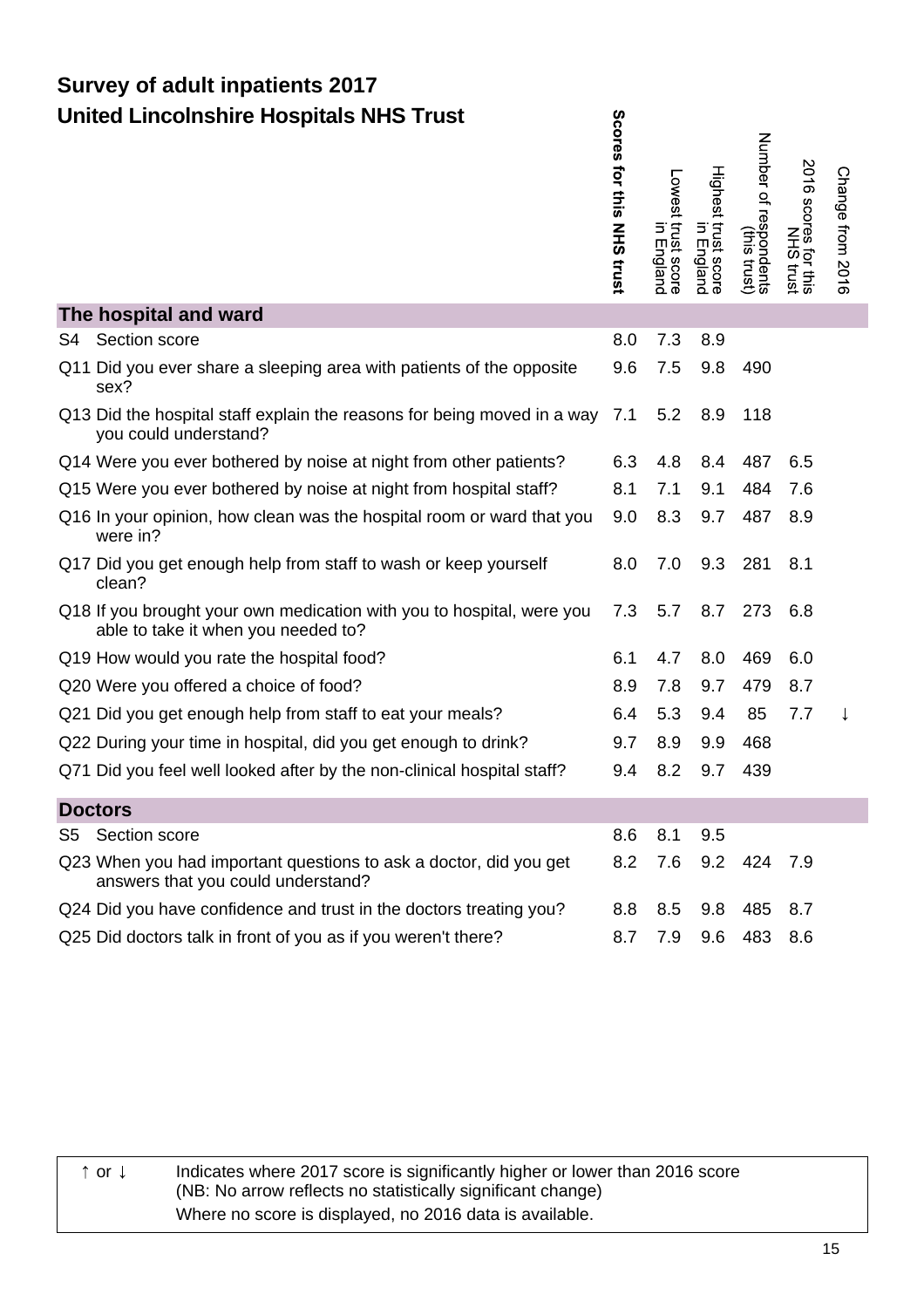|               | <b>United Lincolnshire Hospitals NHS Trust</b>                                                                                            | S<br><b>COLGS</b><br>ţ<br>$\frac{1}{2}$<br><b>NHS</b><br>trust | Lowest trust<br>Itust<br>cos<br>gland | Highest trust score<br>Highest trust score | Number<br>of resp<br>spondents<br>(this trust) | 2016 scores<br>for this<br>1S trust | Change from 2016 |
|---------------|-------------------------------------------------------------------------------------------------------------------------------------------|----------------------------------------------------------------|---------------------------------------|--------------------------------------------|------------------------------------------------|-------------------------------------|------------------|
| <b>Nurses</b> |                                                                                                                                           |                                                                |                                       |                                            |                                                |                                     |                  |
| S6.           | Section score                                                                                                                             | 8.2                                                            | 7.2                                   | 9.2                                        |                                                |                                     |                  |
|               | Q26 When you had important questions to ask a nurse, did you get<br>answers that you could understand?                                    | 8.5                                                            | 7.3                                   | 9.3                                        | 411                                            | 8.4                                 |                  |
|               | Q27 Did you have confidence and trust in the nurses treating you?                                                                         | 9.0                                                            | 8.0                                   | 9.6                                        | 482                                            | 9.0                                 |                  |
|               | Q28 Did nurses talk in front of you as if you weren't there?                                                                              | 9.1                                                            | 8.0                                   | 9.6                                        | 483                                            | 9.0                                 |                  |
|               | Q29 In your opinion, were there enough nurses on duty to care for you<br>in hospital?                                                     | 7.6                                                            | 6.5                                   | 9.1                                        | 481                                            | 7.0                                 |                  |
|               | Q30 Did you know which nurse was in charge of looking after you? (this 6.7<br>would have been a different person after each shift change) |                                                                | 5.4                                   | 8.7                                        | 483                                            | 6.5                                 |                  |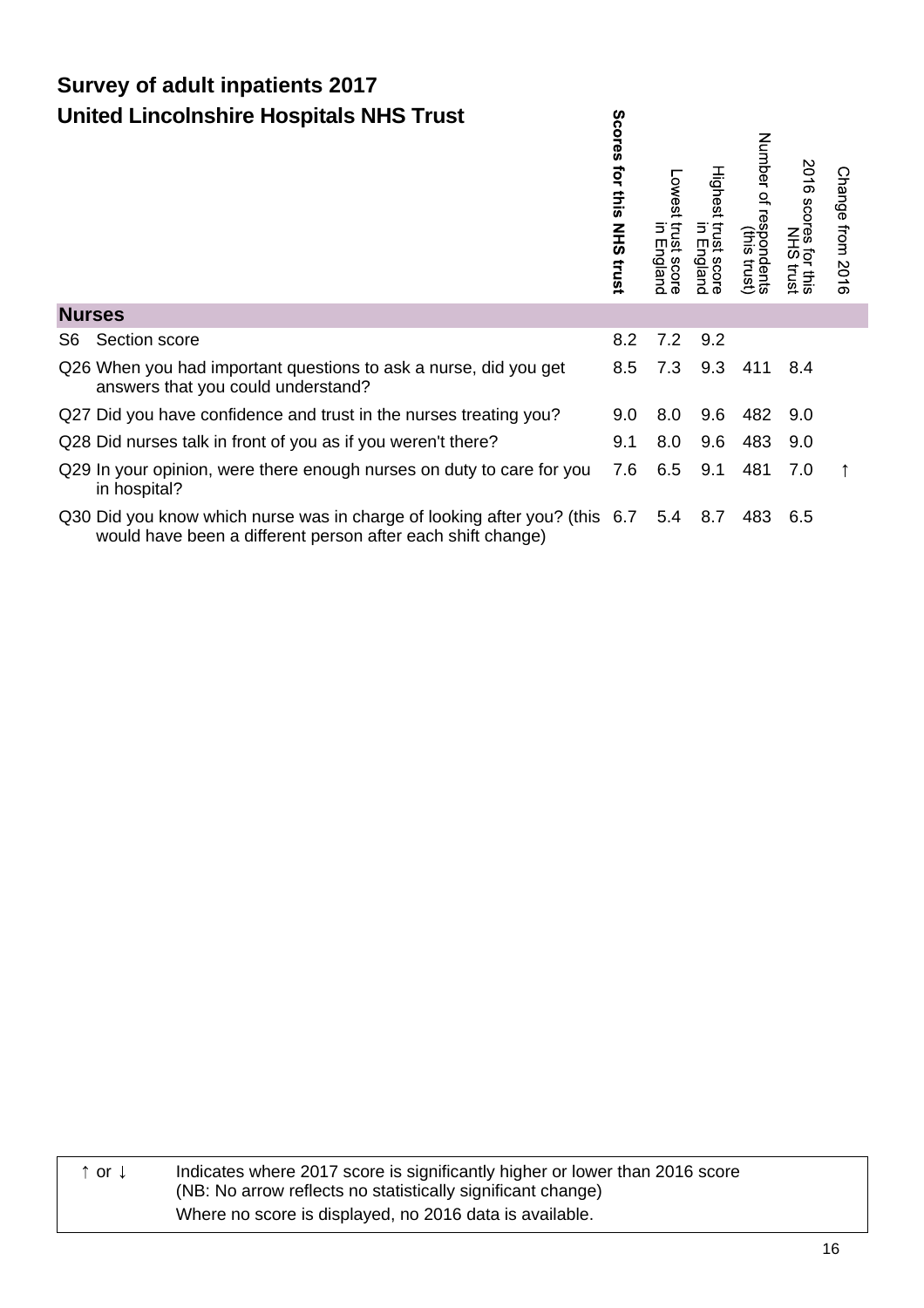|     |                                                                                                                              | ores for this NHS trust | Lowest trust score<br>in England | Highest trust score<br>Highest trust score | Number of respondents)<br>Number of respondents | 2016<br>scores for this | Change from 2016 |
|-----|------------------------------------------------------------------------------------------------------------------------------|-------------------------|----------------------------------|--------------------------------------------|-------------------------------------------------|-------------------------|------------------|
|     | Your care & treatment                                                                                                        |                         |                                  |                                            |                                                 |                         |                  |
| S7. | Section score                                                                                                                | 8.2                     | 7.5                              | 9.0                                        |                                                 |                         |                  |
|     | Q31 Did you have confidence and trust in any other clinical staff<br>treating you?                                           | 8.6                     | 7.8                              | 9.6                                        | 270                                             |                         |                  |
|     | Q32 In your opinion, did the members of staff caring for you work well<br>together?                                          | 8.8                     | 8.0                              | 9.5                                        | 463                                             | 8.6                     |                  |
|     | Q33 Did a member of staff say one thing and another say something<br>different?                                              | 8.1                     | 7.3                              | 9.0                                        | 482                                             | 8.1                     |                  |
|     | Q34 Were you involved as much as you wanted to be in decisions<br>about your care and treatment?                             | 7.6                     | 6.6                              | 8.5                                        | 481                                             | 7.4                     |                  |
|     | Q35 Did you have confidence in the decisions made about your<br>condition or treatment?                                      | 8.3                     | 7.7                              | 9.4                                        | 486                                             | 8.1                     |                  |
|     | Q36 How much information about your condition or treatment was<br>given to you?                                              | 8.9                     | 8.3                              | 9.6                                        | 465                                             |                         |                  |
|     | Q37 Did you find someone on the hospital staff to talk to about your<br>worries and fears?                                   | 5.7                     | 4.3                              | 7.7                                        | 289                                             | 5.7                     |                  |
|     | Q38 Do you feel you got enough emotional support from hospital staff<br>during your stay?                                    | 7.2                     | 6.1                              | 8.6                                        | 296                                             | 7.5                     |                  |
|     | Q39 Were you given enough privacy when discussing your condition or<br>treatment?                                            | 8.5                     | 8.0                              | 9.4                                        | 482                                             | 8.5                     |                  |
|     | Q40 Were you given enough privacy when being examined or treated?                                                            | 9.5                     | 9.1                              | 9.8                                        | 485                                             | 9.5                     |                  |
|     | Q42 Do you think the hospital staff did everything they could to help<br>control your pain?                                  | 8.7                     | 7.4                              | 9.2                                        | 303                                             | 8.2                     |                  |
|     | Q43 If you needed attention, were you able to get a member of staff to 8.0 6.7 9.1 439<br>help you within a reasonable time? |                         |                                  |                                            |                                                 |                         |                  |
|     | Operations & procedures (answered by patients who had an operation or procedure)                                             |                         |                                  |                                            |                                                 |                         |                  |
|     | S8 Section score                                                                                                             | 8.2                     | 7.6                              | 9.0                                        |                                                 |                         |                  |
|     | Q45 Did a member of staff answer your questions about the operation<br>or procedure in a way you could understand?           | 8.9                     | 8.6                              |                                            | 9.5 271                                         | 8.5                     |                  |
|     | Q46 Were you told how you could expect to feel after you had the<br>operation or procedure?                                  | 7.7                     |                                  |                                            | 6.8 8.7 283 7.4                                 |                         |                  |
|     | Q47 Afterwards, did a member of staff explain how the operation or<br>procedure had gone in a way you could understand?      | 8.2                     | 7.0                              |                                            | 8.9 284 7.7                                     |                         |                  |
|     |                                                                                                                              |                         |                                  |                                            |                                                 |                         |                  |

Sco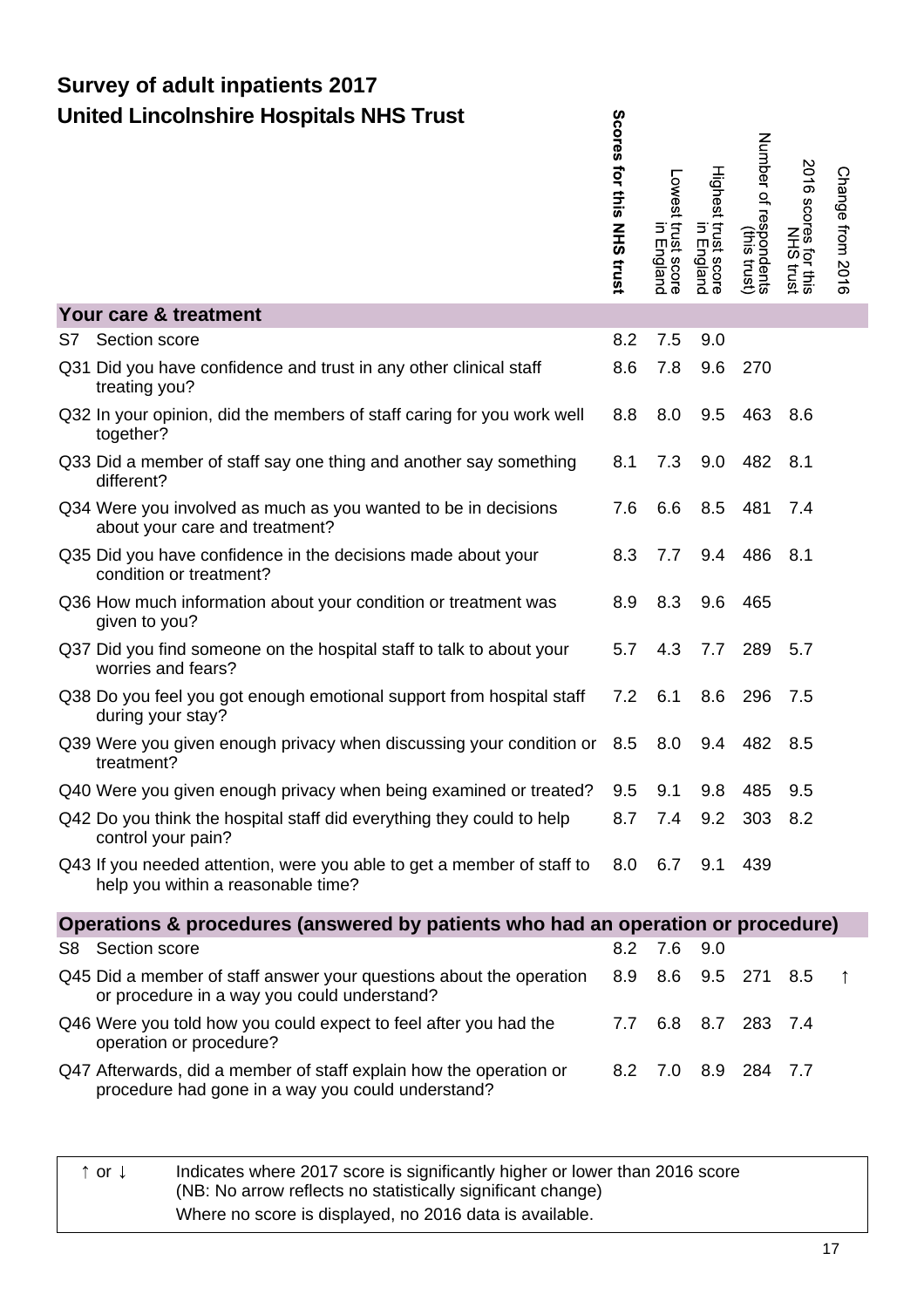|    | <b>United Lincolnshire Hospitals NHS Trust</b>                                                                                                       | <b>Scores tor this NHS trust</b> | Lowest trust score<br>in England | Highest trust score<br>Highest trust score | Number of<br>f respondents<br>(this trust) | 2016 scores for this<br>2016 scores frust | Change from 2016 |
|----|------------------------------------------------------------------------------------------------------------------------------------------------------|----------------------------------|----------------------------------|--------------------------------------------|--------------------------------------------|-------------------------------------------|------------------|
|    | <b>Leaving hospital</b>                                                                                                                              |                                  |                                  |                                            |                                            |                                           |                  |
| S9 | Section score                                                                                                                                        | $\overline{\phantom{0}}$         | 6.3                              | 8.4                                        |                                            |                                           |                  |
|    | Q48 Did you feel you were involved in decisions about your discharge<br>from hospital?                                                               | 6.9                              | 6.1                              | 8.5                                        | 466                                        | 6.7                                       |                  |
|    | Q49 Were you given enough notice about when you were going to be<br>discharged?                                                                      | 7.1                              | 6.3                              | 8.5                                        | 484                                        | 7.1                                       |                  |
|    | Q51 Discharge delayed due to wait for medicines/to see doctor/for<br>ambulance.                                                                      | 6.3                              | 5.0                              | 8.7                                        | 450                                        | 6.0                                       |                  |
|    | Q52 How long was the delay?                                                                                                                          | 7.6                              | 6.4                              | 9.2                                        | 442                                        | 7.4                                       |                  |
|    | Q54 Did you get enough support from health or social care<br>professionals to help you recover and manage your condition?                            | 6.4                              | 5.3                              | 8.0                                        | 243                                        | 6.4                                       |                  |
|    | Q55 When you left hospital, did you know what would happen next with<br>your care?                                                                   | $\qquad \qquad \blacksquare$     | 6.1                              | 8.4                                        |                                            |                                           |                  |
|    | Q56 Were you given any written or printed information about what you<br>should or should not do after leaving hospital?                              | 5.8                              | 5.6                              | 9.3                                        | 467                                        |                                           |                  |
|    | Q57 Did a member of staff explain the purpose of the medicines you<br>were to take at home in a way you could understand?                            | 8.2                              | 7.6                              | 9.6                                        | 337                                        | 8.1                                       |                  |
|    | Q58 Did a member of staff tell you about medication side effects to<br>watch for when you went home?                                                 | 4.6                              | 3.7                              | 7.6                                        | 303                                        | 4.3                                       |                  |
|    | Q59 Were you told how to take your medication in a way you could<br>understand?                                                                      | 8.2                              | 7.5                              | 9.7                                        | 299                                        | 8.1                                       |                  |
|    | Q60 Were you given clear written or printed information about your<br>medicines?                                                                     | 7.6                              | 6.9                              |                                            | 9.4 304 7.7                                |                                           |                  |
|    | Q61 Did a member of staff tell you about any danger signals you should<br>watch for after you went home?                                             | $\overline{\phantom{a}}$         | 4.3                              | 8.3                                        |                                            |                                           |                  |
|    | Q62 Did hospital staff take your family or home situation into account<br>when planning your discharge?                                              | 7.2                              | 6.1                              | 8.3                                        | 290 7.0                                    |                                           |                  |
|    | Q63 Did the doctors or nurses give your family or someone close to you 6.2 5.3<br>all the information they needed to care for you?                   |                                  |                                  | 7.9                                        | 316                                        |                                           |                  |
|    | Q64 Did hospital staff tell you who to contact if you were worried about 7.1 6.5 9.8 423 6.9<br>your condition or treatment after you left hospital? |                                  |                                  |                                            |                                            |                                           |                  |
|    | Q65 Did hospital staff discuss with you whether additional equipment or 8.1<br>adaptations were needed in your home?                                 |                                  | 6.6                              | 9.3                                        | 133 8.5                                    |                                           |                  |
|    | Q66 Did hospital staff discuss with you whether you may need any<br>further health or social care services after leaving hospital?                   | 8.4                              |                                  |                                            | 7.2 9.2 236 8.2                            |                                           |                  |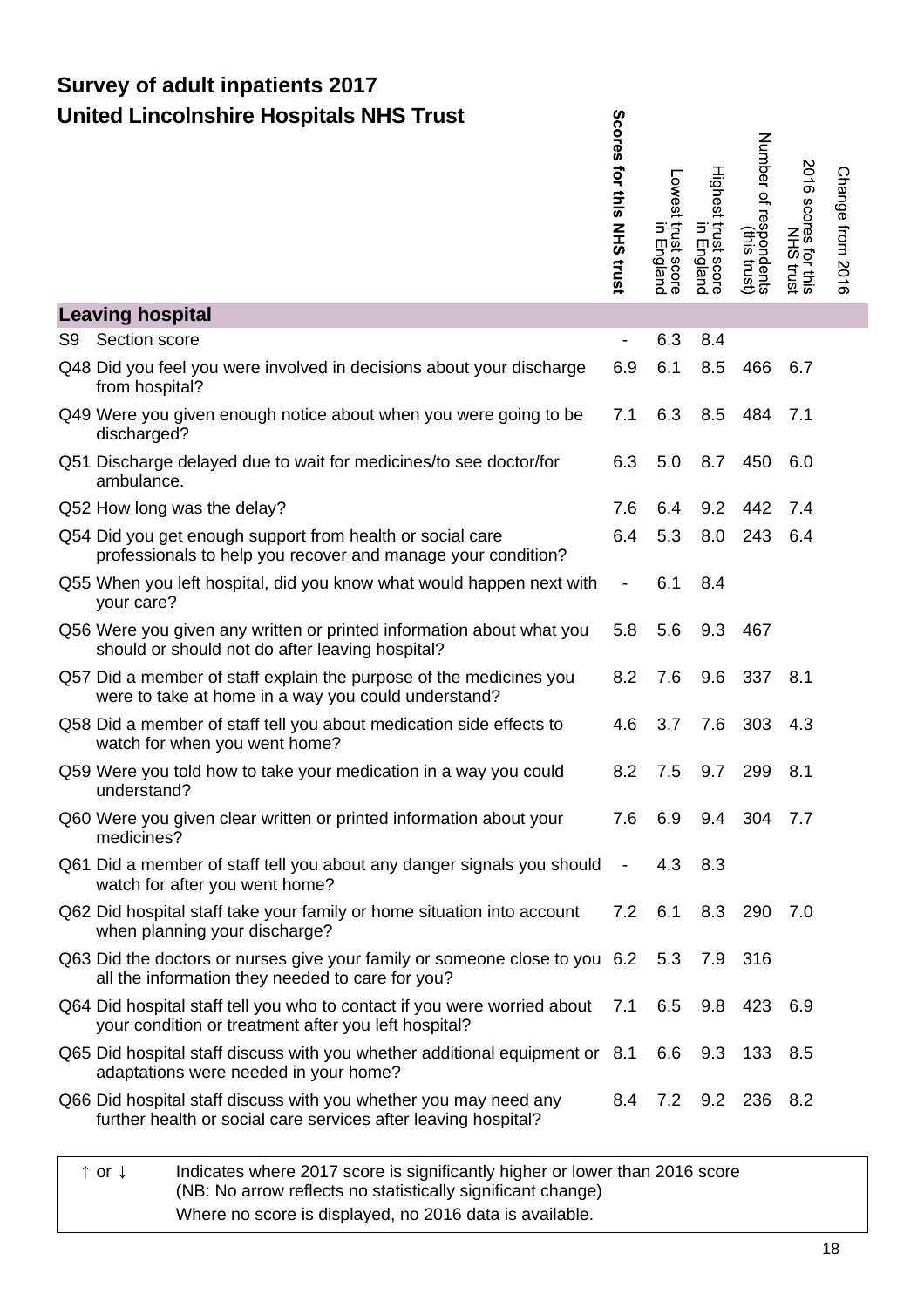|                                                                                                                                        | <b>Cres</b><br>for this<br><b>NHS trust</b> | Lowest<br>trust score<br>Б<br>England | Highest trust score<br>Highest trust score | Number of respondents<br>(this trust) | 2016 scores for this | Change from 2016 |
|----------------------------------------------------------------------------------------------------------------------------------------|---------------------------------------------|---------------------------------------|--------------------------------------------|---------------------------------------|----------------------|------------------|
| <b>Overall views of care and services</b>                                                                                              |                                             |                                       |                                            |                                       |                      |                  |
| S <sub>10</sub> Section score                                                                                                          | 4.0                                         | 3.8                                   | 6.0                                        |                                       |                      |                  |
| Q67 Overall, did you feel you were treated with respect and dignity<br>while you were in the hospital?                                 | 9.0                                         | 8.5                                   | 9.7                                        | 478 9.0                               |                      |                  |
| Q69 During your hospital stay, were you ever asked to give your views 0.8<br>on the quality of your care?                              |                                             | 0.7                                   | 3.6                                        | 420                                   | 0.9                  |                  |
| Q70 Did you see, or were you given, any information explaining how to 2.3 1.4<br>complain to the hospital about the care you received? |                                             |                                       | 5.1                                        | 377 2.2                               |                      |                  |
| <b>Overall experience</b>                                                                                                              |                                             |                                       |                                            |                                       |                      |                  |
| S11 Section score                                                                                                                      | 8.1                                         | 7.5                                   | 9.2                                        |                                       |                      |                  |
| Q68 Overall                                                                                                                            | 8.1                                         | 7.5                                   | 9.2                                        | 463                                   | 8.0                  |                  |

Ō,